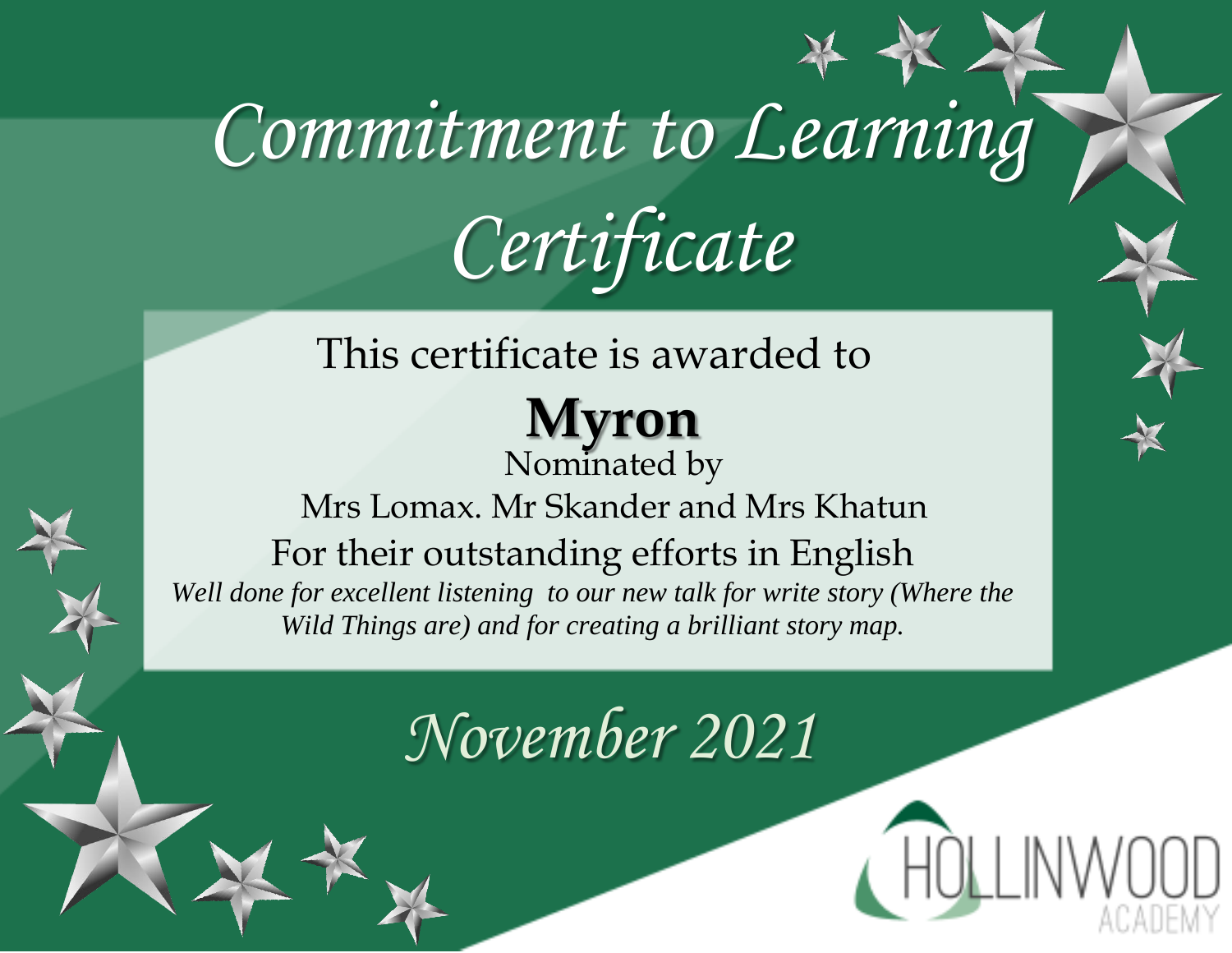#### This certificate is awarded to **Leo** Nominated by Mrs Lomax, Mr Skander and Mrs Khatun. For their outstanding efforts in English *Well done for excellent listening to our new talk for write story (Where the Wild Things are) and for creating a brilliant story map.*

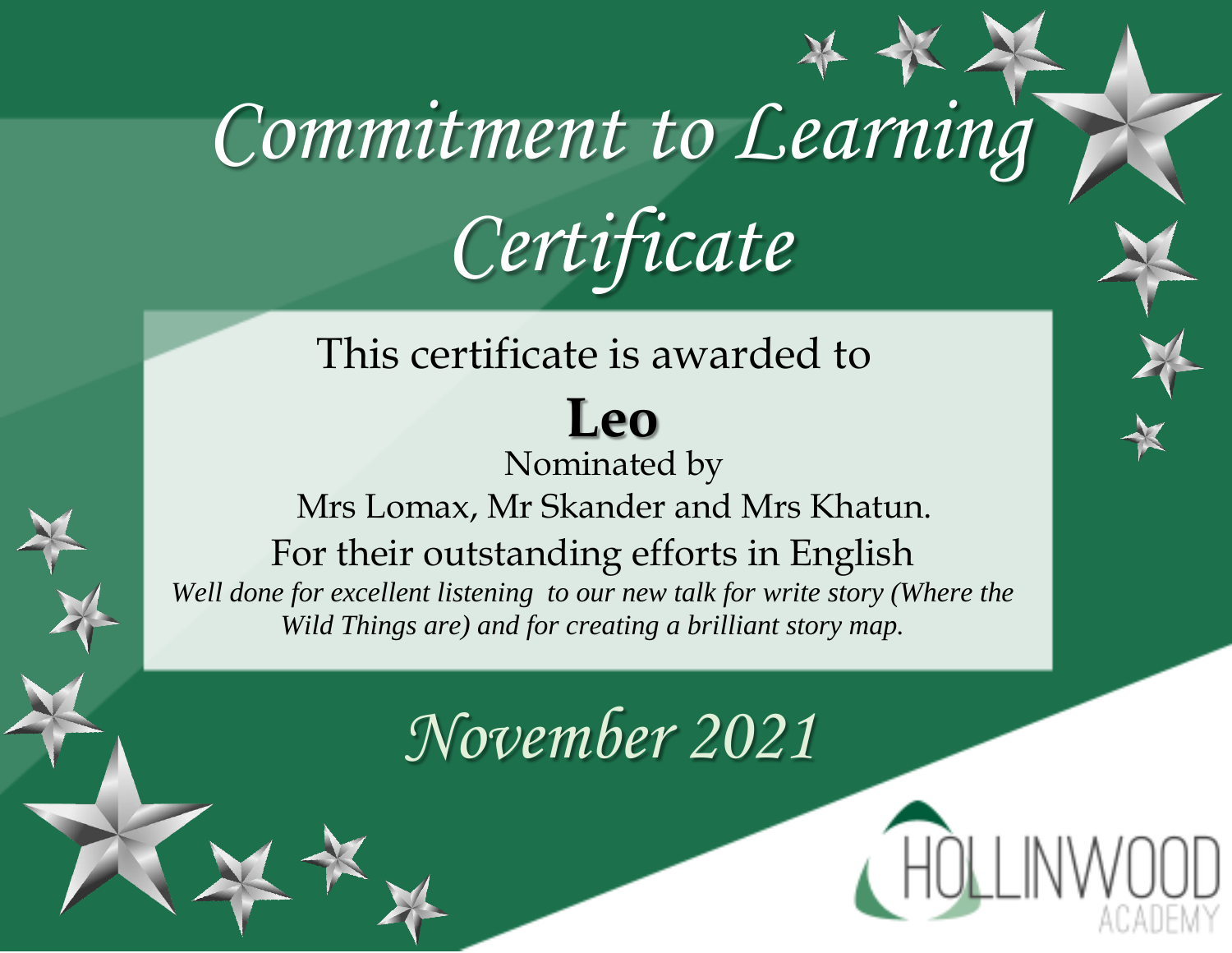### This certificate is awarded to

### **Ibraaheem**

Nominated by Mrs Lomax, Mr Skander and Mrs Khatun For their outstanding efforts in English Well done for excellent listening to our new talk for write story (Where the *Wild Things are) and for creating a brilliant story map.*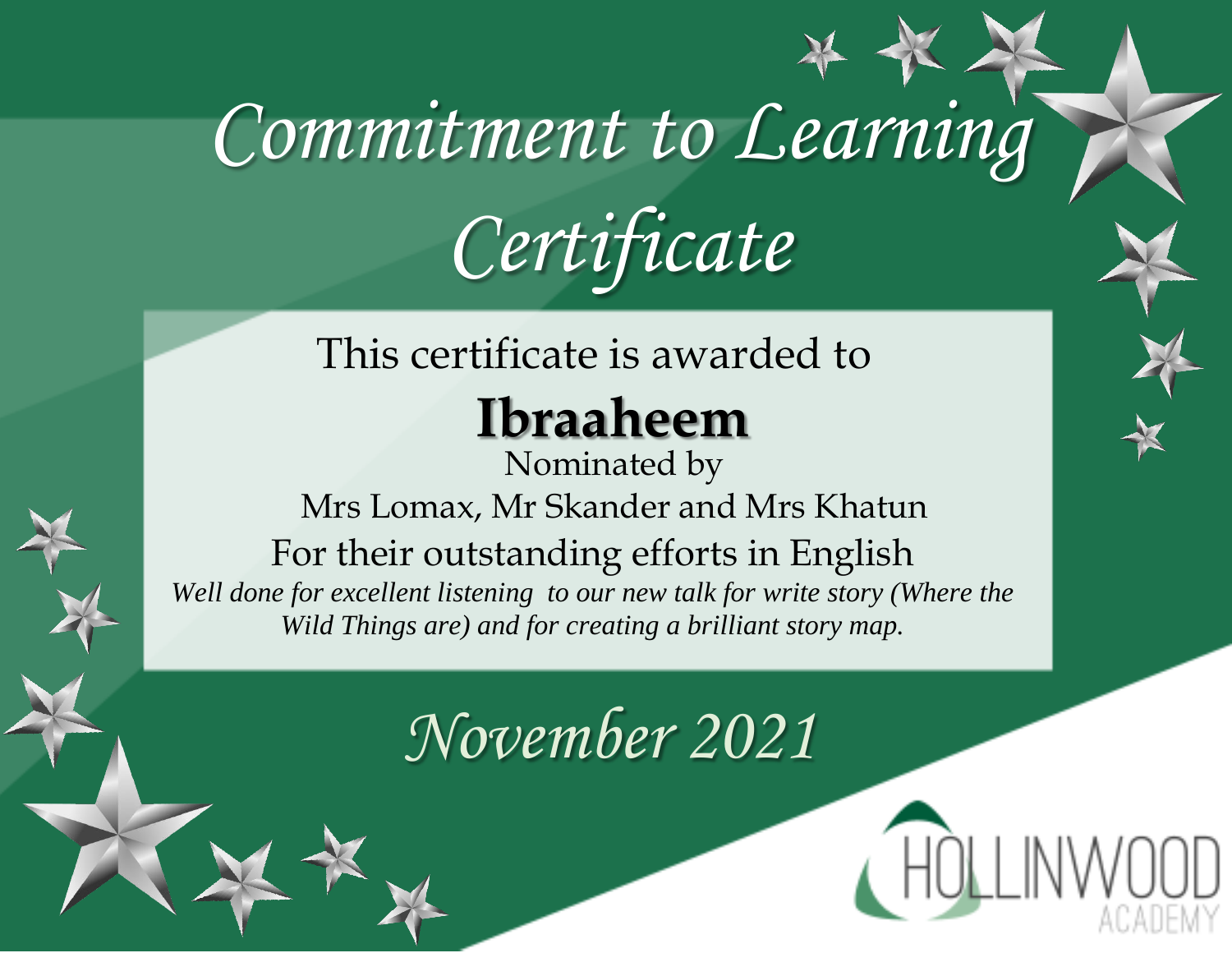#### This certificate is awarded to **Carlo**

Nominated by Mrs Lomax, Mr Skander and Mrs Khatun For their outstanding efforts in English *Well done for excellent listening to our new talk for write story (Where the Wild Things are) and for creating a brilliant story map.*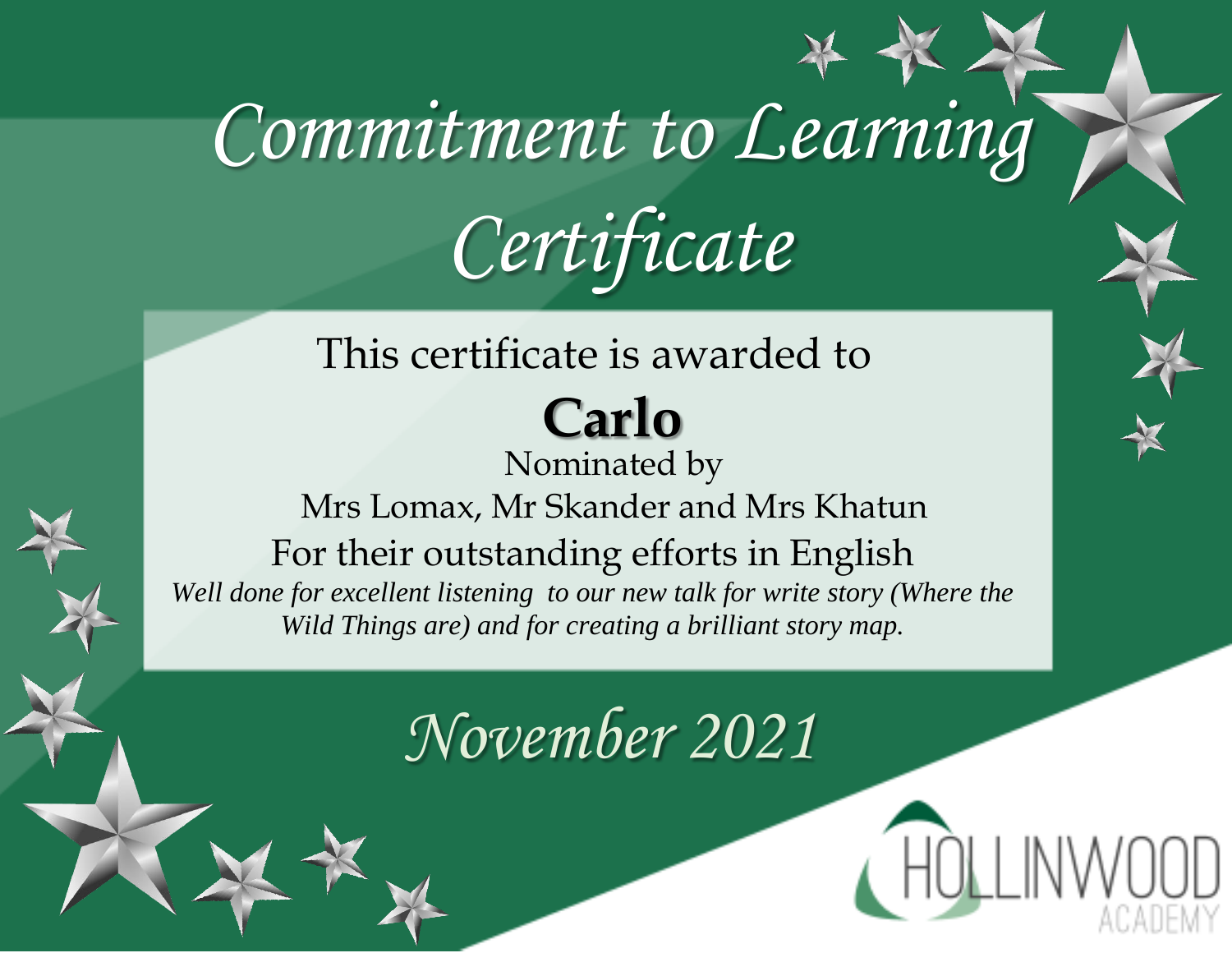### This certificate is awarded to **Dekon**

Nominated by Mr Page, Miss Gold and Miss Gibson For their outstanding efforts in Drama *Well done for your excellent performance of a scene from Aladdin.*

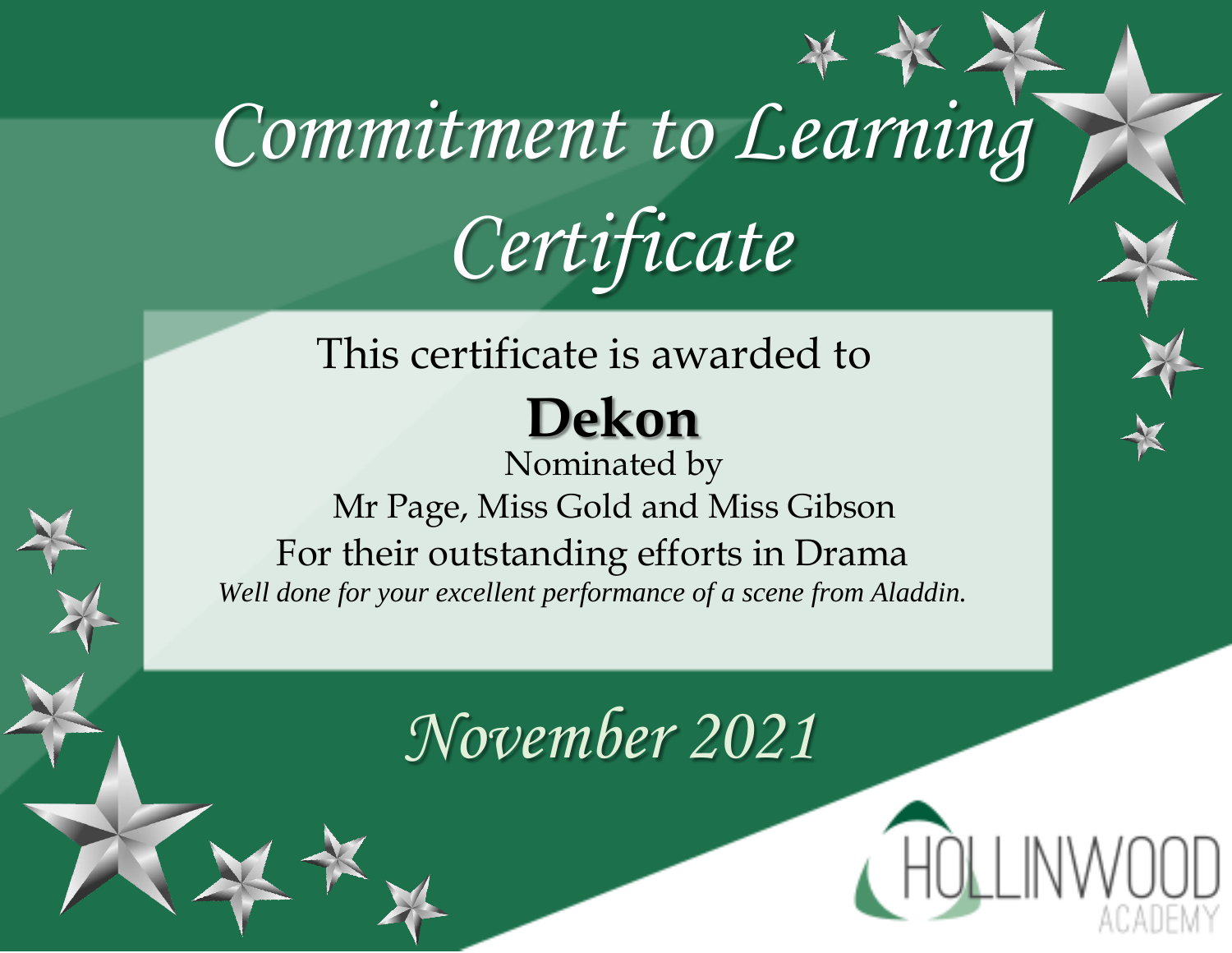#### This certificate is awarded to **Maia**

Nominated by Mr Page, Miss Gold and Miss Gibson For their outstanding efforts in Drama *Well done for an excellent performance of a scene from Aladdin.*

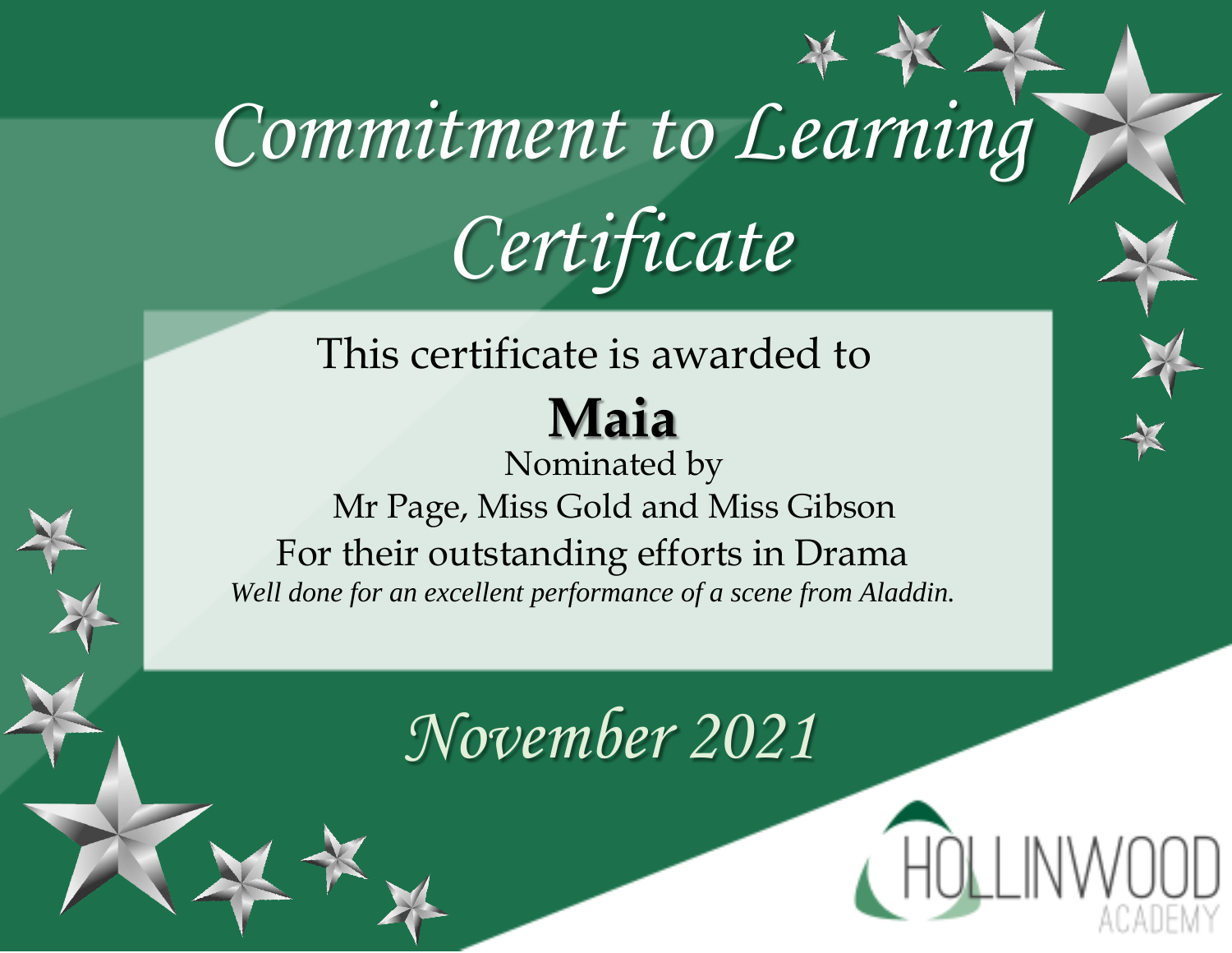### This certificate is awarded to **Robin**

Nominated by Mr Page, Miss Gold and Miss Gibson For their outstanding efforts in Form *Well done for bravely participating in our social circle during form time.*

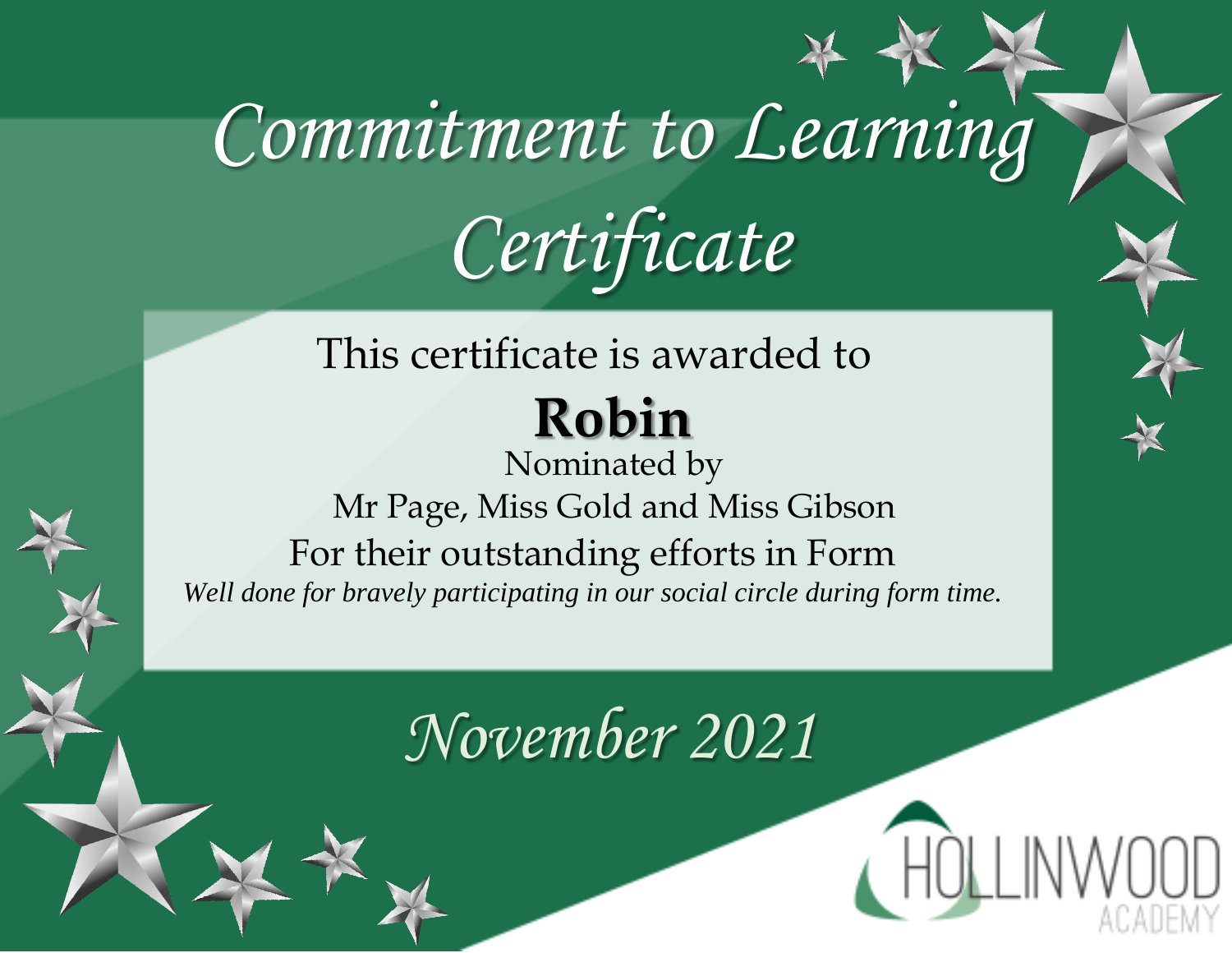### This certificate is awarded to **Finlay**

Nominated by Mr Page, Miss Gibson and Miss Gold For their outstanding efforts in Art *Well done for your amazing piece of art based on Remembrance Day.*

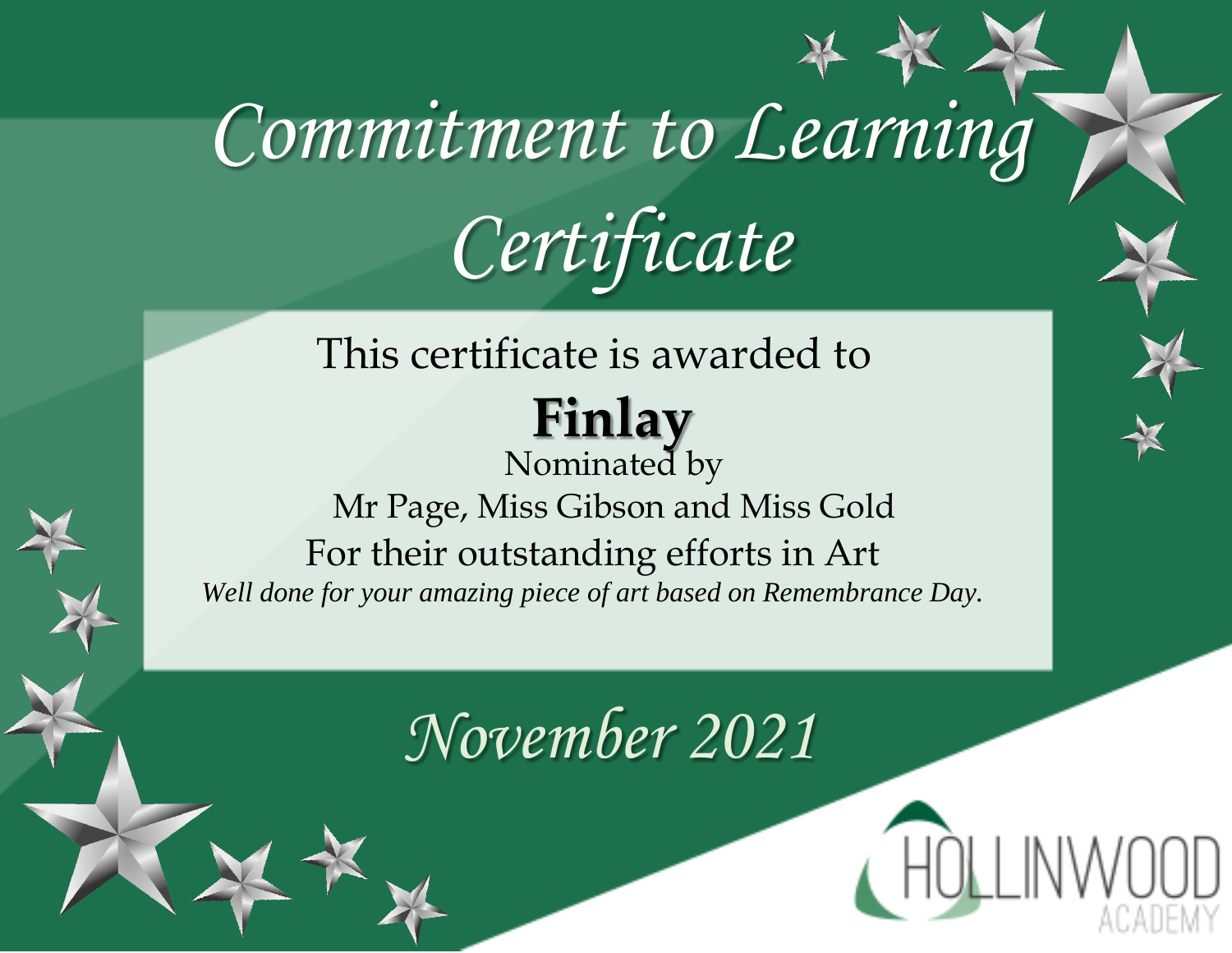### This certificate is awarded to **Oliver**

Nominated by Mr Page, Miss Gibson and Miss Gibson For their outstanding efforts in PE *Well done for your amazing efforts in dodgeball.*

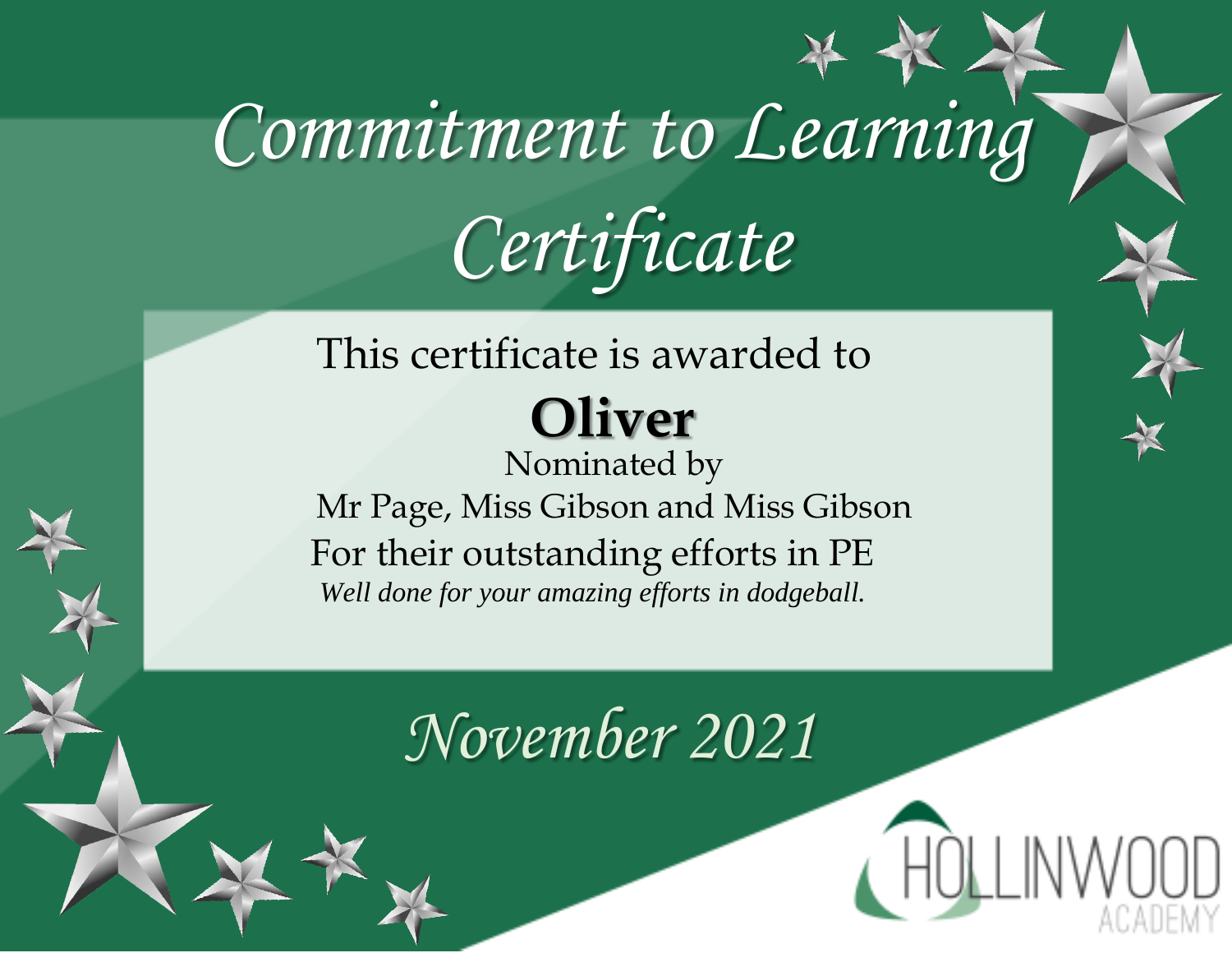This certificate is awarded to

### **Reece**

Nominated by Miss Hatton, Miss Bent and Miss Daniels For their outstanding efforts in Form *Fantastic effort in all lessons and going above and beyond in all work! Well done Reece!*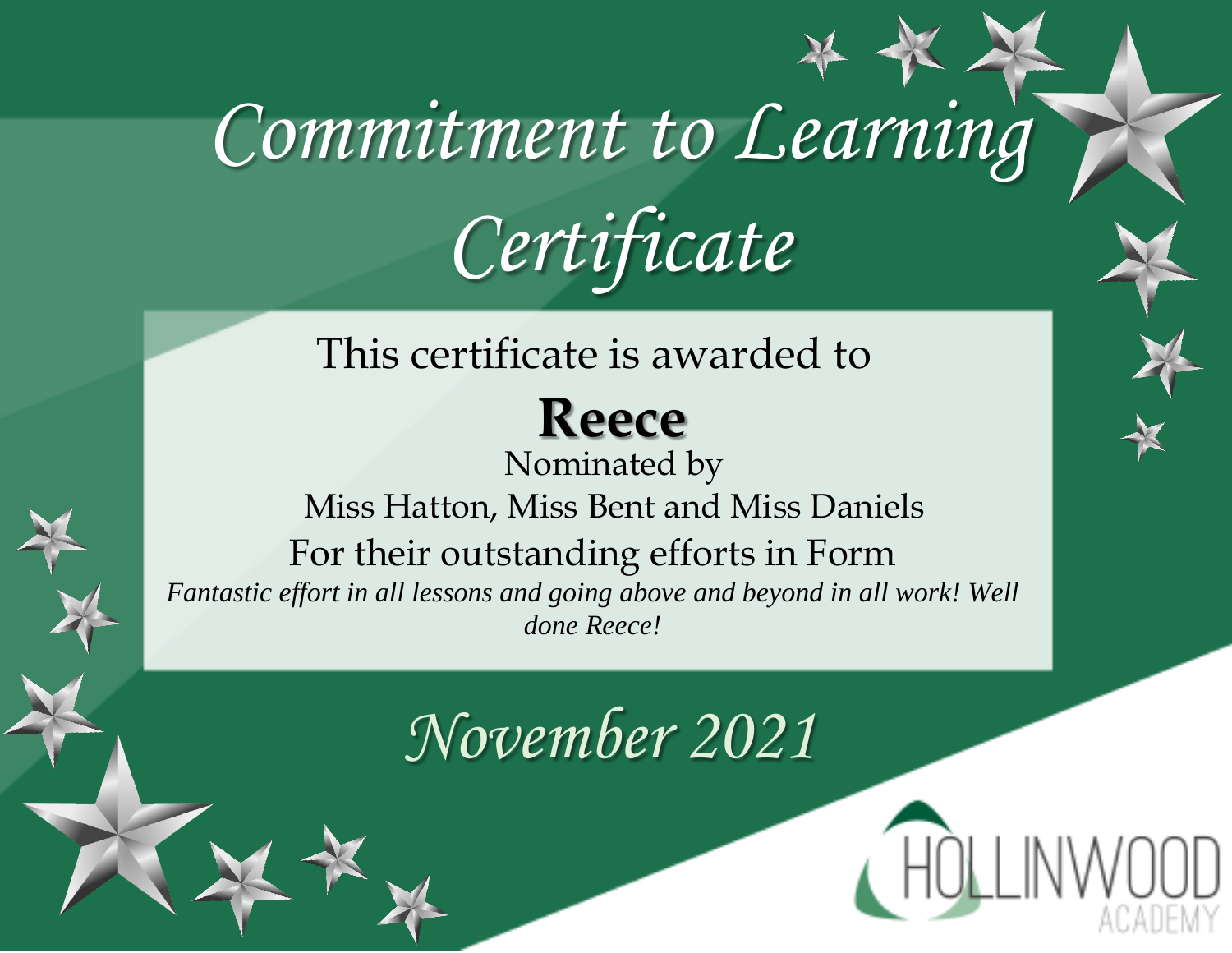#### This certificate is awarded to

### **Connor**

Nominated by Miss Hatton, Miss Bent and Miss Daniels For their outstanding efforts in Form *Working hard in all lessons and having a fantastic week! Well done Connor!*